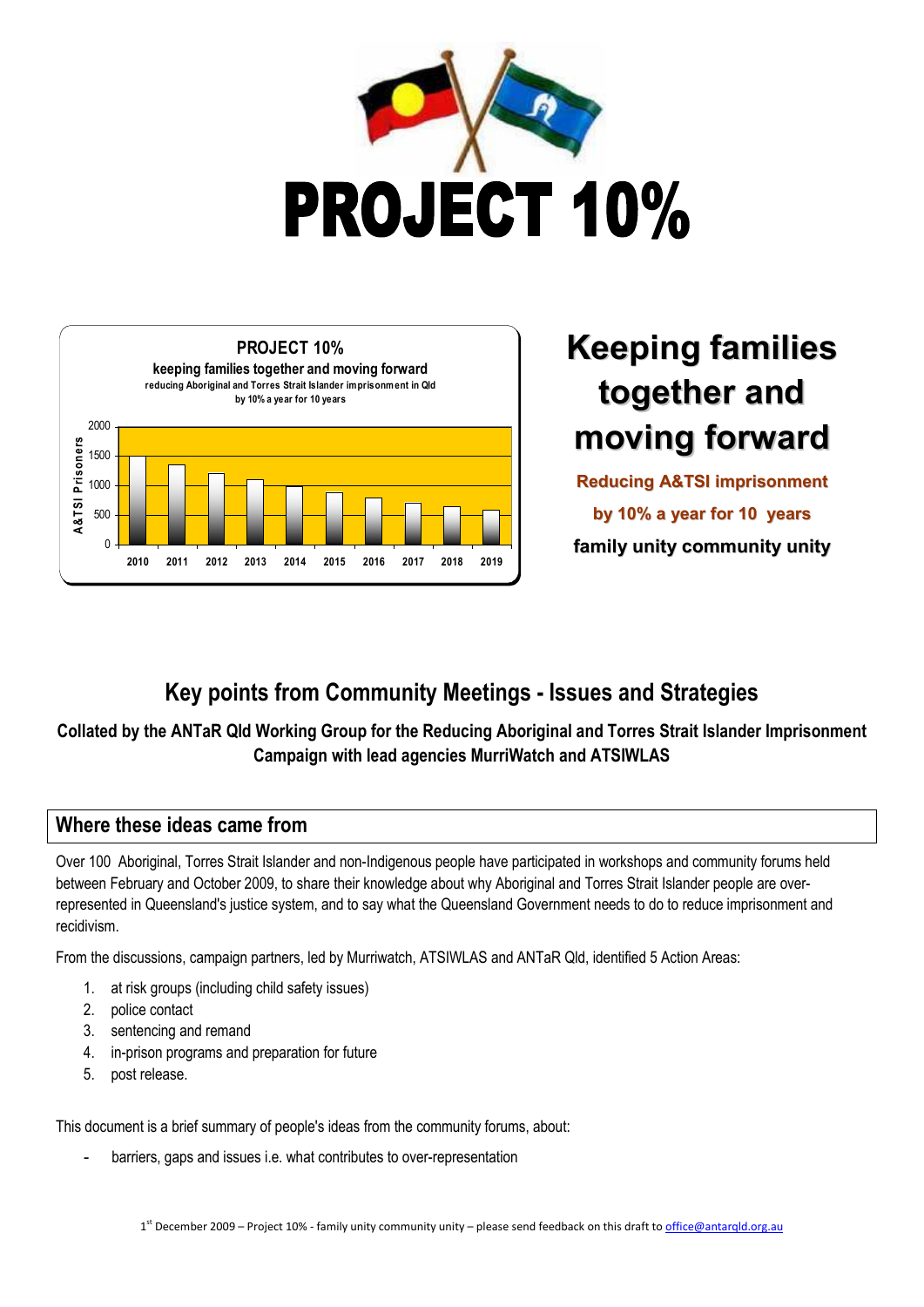- what works i.e. what programs can reduce imprisonment and recidivism rates if properly resourced
- action needed [a] in Government leadership and reform [b] in programs and services and [c] to build capacity and empower communities and individuals.

# **The big picture**

Some barriers and recommended actions raised in the forums apply to all 5 Action Areas. These systemic barriers to reducing imprisonment include:

- Entrenched disadvantage gaps in the social determinants of health among Indigenous Australians
- Discriminatory laws, policies and practices resulting in differential treatment and outcomes
- Racist attitudes and behaviours among police, court personnel, corrections staff, wider community
- Lack of knowledge and/or respect for Aboriginal and Torres Strait Islander cultures and lore
- Short-term/inadequate resourcing, support and evaluation for innovative, community led programs
- Lack of infrastructure and communication across police, justice, corrections and communities
- Not involving Aboriginal and Torres Strait Islander people in deciding and implementing programs
- Lack of evidence-based strategic planning to implement best practice, eg justice reinvestment.

#### Action needed:

- Bi-partisan Government leadership and commitment to reducing A&TSI imprisonment
- Implement all recommendations of the Aboriginal Deaths in Custody report, including justice and law reform to remove discriminatory laws and policies
- Better governance and accountability for program outcomes, linked to 'Close the Gap' indicators, with measurable KPI's, resource allocation and accountability
- Mandatory cultural training for police, justice, corrections and other services personnel.

#### **Action Area 1: At risk groups (including child safety issues and youth offending)**

#### Barriers, issues, gaps

- Racism in courts, schools, society in general; young Aboriginal and Torres Strait Islander people are targeted by the system.
- Community poverty, health and safety issues make prison life (shelter, food) seem preferable for some. Some young people reoffend for this reason.
- Lack of capacity in Aboriginal and Torres Strait Islander communities to address concerns lack of housing and infrastructure, poverty, poor health
- Adults as well as kids chroming. Also drug and alcohol misuse, addiction and related problems and abuses.
- De-funding of organisations historically delivering services to address needs, eg community youth support services
- Education and schooling not supportive of young A&TSI people, with related poor school attendance rates
- Approx 97 youngsters in Brisbane Youth Detention Centre (47 A&TSI youths, 8 A&TSI girls) need support so they don't go to prison. Family support needed too.
- Recording a conviction when kids are diverted from prison labels them for life. Difficulty in getting blue cards once you have a criminal record.
- Very difficult to visit prisons if you have been in prison.
- Domestic Violence women with boys age10+ not allowed in safe houses; boys of 11 are often mainstays of the family. Mother will stay in DV situation rather than leave older sons.
- Strong concerns about Welfare Quarantining/Income Management starting in Logan. Note: nothing on Qld and Federal Govt websites; news reports state a12 month trial starts in 2010.

#### Examples of what works

- Listening program, designed and delivered in culturally appropriate ways.
- Linga Longa (NSW) excellent work with youth http://www.messagestick.com.au/csr/index.html: *At Linga Longa, street-children and children from dysfunctional families (both Indigenous and non-Indigenous) are taken in to a non-judgemental atmosphere and exposed to concepts of trust and belonging from an Aboriginal perspective.*
- Good programme in Kowanyama, all the agencies are working together and a group from Cairns is involved.
- The Many Rivers Family Violence Prevention Legal Service, Kempsey, NSW.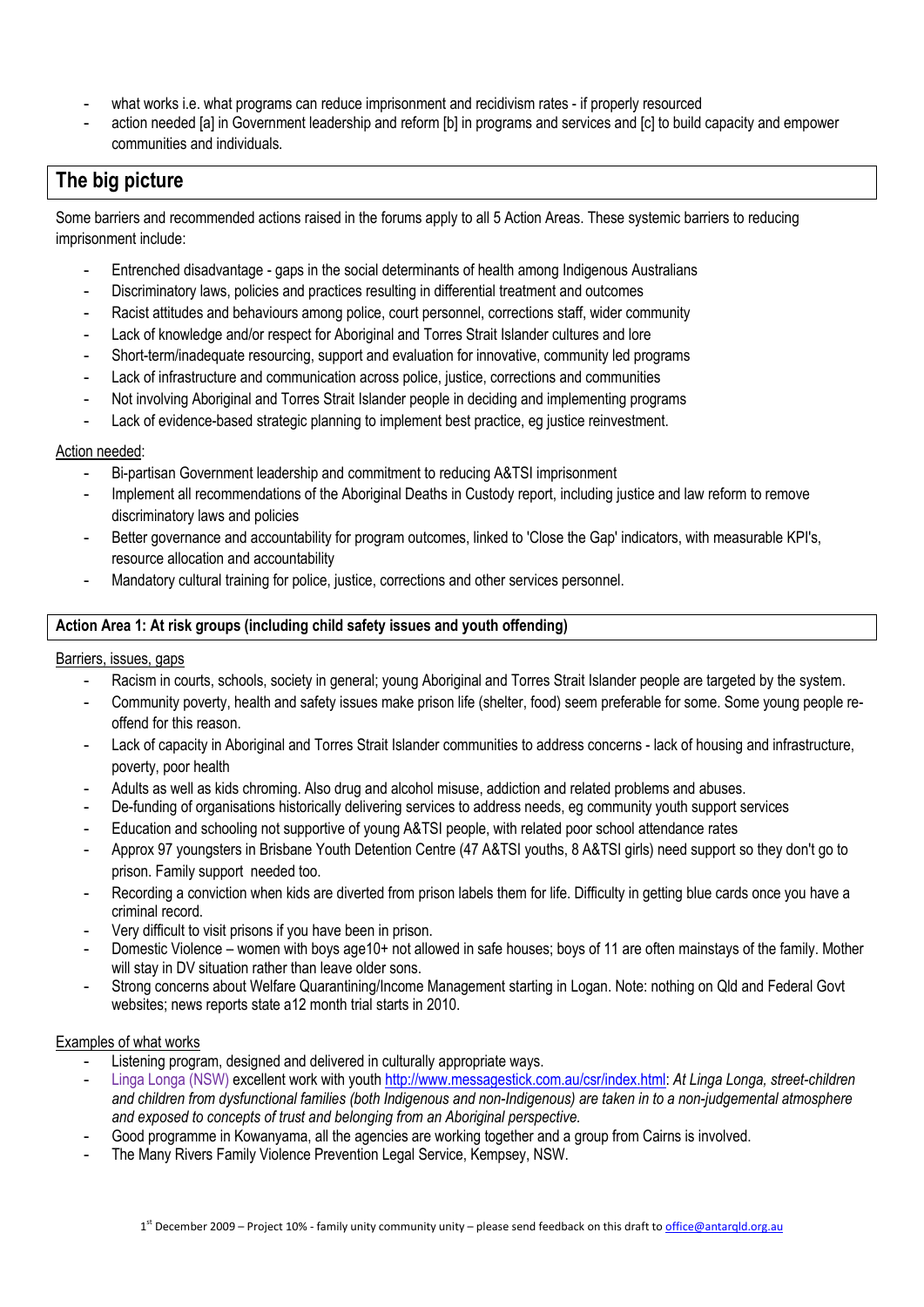Action needed

- Government leadership, legal and justice systems and policy
	- Review strategies to reduce crime and re-offending which have been successful elsewhere in Australia and around the world (eg Justice Reinvestment)
	- Specific funding for A&TSI Community Controlled services, having just one Aboriginal or Torres Strait Islander worker is not enough.
	- Get pro bono to wipe people's criminal records; tackle racism; change policing culture; stop targeting Murris
	- Better statistics and evidence base; qualitative and quantitative research; build evaluation into programs from the start;
- Programs and service provision
	- Increase range of services to support families urgently required; more funds to develop positive self esteem, especially for young, eg programs introduced after Aboriginal Deaths in Custody report then stopped; Elders assess youngsters and put them to work (basic reading and writing)
	- Reintroduction program for families after juveniles become estranged; ex-prisoners talk to kids; Indigenous champions program for young people;.
	- For kids without family support provide safe housing, schooling support; when employed they can help their families
- Build capacity empower individuals and communities
	- Teach legal rights to parent generation; P -12 opportunities to learn about law and lore, rights and responsibilities; support Indigenous students to study law and justice
	- Formal and informal peer support programs revitalise cultural learning, identity, healing, relationship and expression; cultural sharing programs between Indigenous and non-Indigenous - develop mutual respect, start with young people (as Landcare does); increase ANTaR visibility and relationships with MPs - raise public awareness of prison issues.
	- Justice groups, men's groups, conferences powerful way to involve and lead shift the 'spiritual blanket'; build capacity of community members and academics to undertake appropriate research - feedback to community members and policy makers; increase community involvement in crime prevention and justice administration and implementation
	- ATSIWLAS would love to have a men's group with which to negotiate difficult DV situations

#### **Action Area 2: Police contact**

Barriers, issues, gaps

- Racist policing practices targeting Murris eg in parks and malls (Brisbane, Townsville, Cairns); police stereotyping Elders tailed in their cars, know police are checking their registration; one pulled over by police and asked 'Where did you get the money to buy this car?'
- strategies for law enforcement officers to prevent relatively minor charges turning into more serious charges (e.g. a situation escalating because of police power to exercise move-on laws
- Community members feel that police need only the tiniest reason to shoot them; police come into a new town and upset everyone.
- PLO system is not working

#### What works??

#### Action needed

- Government leadership, legal and justice systems and policy
	- There is a need to have people higher up in police spending more times in Communities. Both they and all officers need to truly understand intergenerational fear that Aboriginal and Torres Strait Islanders have of "the people in blue".
	- Need more A&TSI input into the training of police officers from the Academy onwards
	- Recruit and support more Aboriginal and Torres Strait Islander police.
	- Programs and service provision
		- Get PLO system working
		- Locally initiated and lead crime prevention groups
- Build capacity empower individuals and communities
	- Information to be accessible to Aboriginal and Torres Strait Islander peoples
	- Teach Aboriginal and Torres Strait people their rights.

#### **Action Area 3: Sentencing and Remand**

#### Barriers, issues, gaps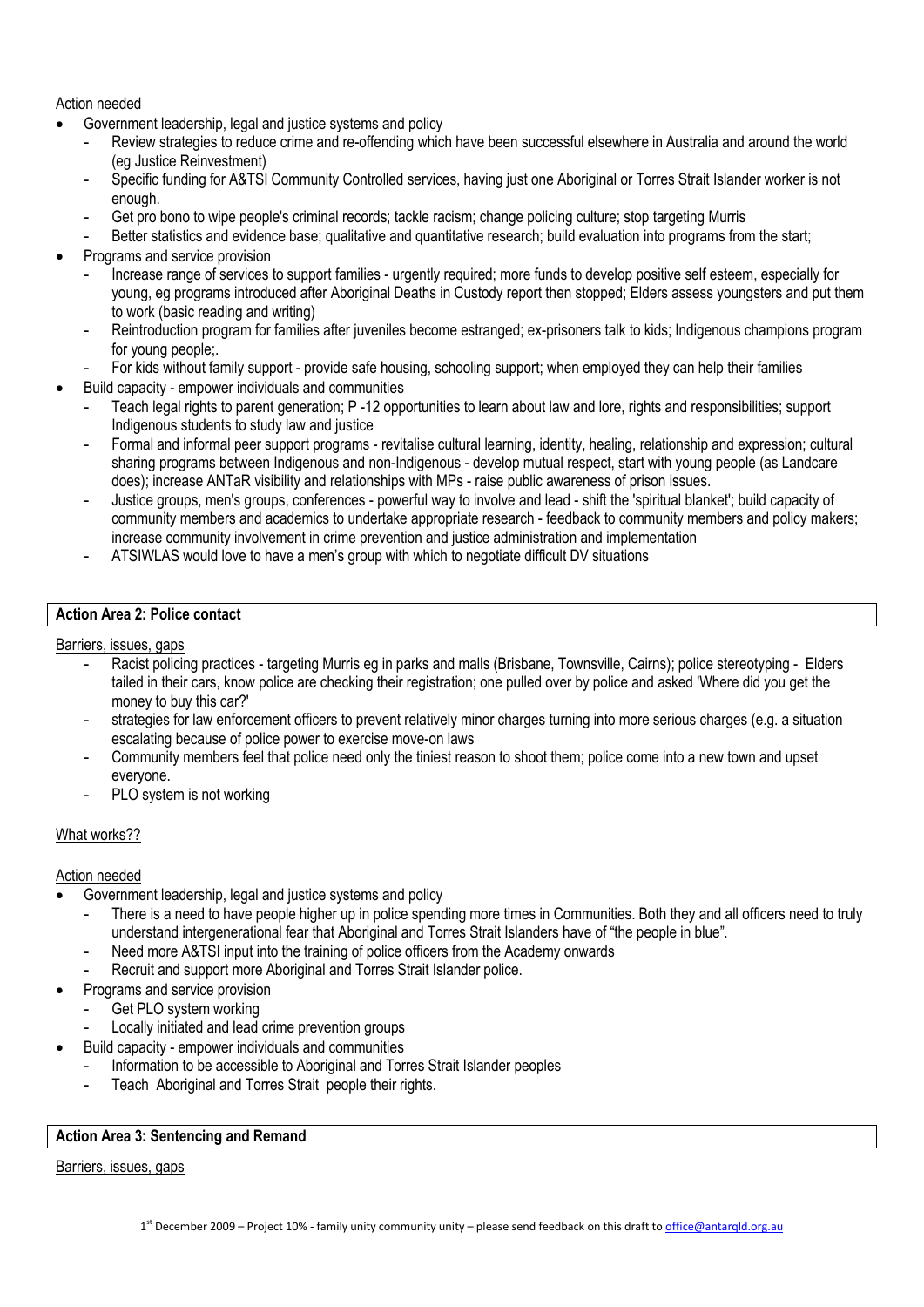- Discriminatory law implementation remand periods, bail conditions and options (discriminate against homeless, poor, illiterate/uneducated, addicted, mentally ill); perception that laws are imbalanced in favour of wealth and those in control of administering the law
- Lack of alternatives to custody at 4 stages: arrest courts, pre-sentencing, sentencing, post-sentencing need to intervene in the cycle of sentencing leading to charges/imprisonment
- Sentences extended if prisoner 'mucks up' in jail (example of 3 year sentence not released for 20 years)

#### What works

- Murri Courts new system being implemented gives elders a lot more time to get to know the client
- Mt Isa diversionary centre investigate for viability in implementing across Queensland
- Programs offering drug and alcohol rehabilitation, job training, therapeutic responses such as counselling services, eg Goori House

#### Action needed

- Government leadership, legal and justice systems and policy
	- JAG reforms (KPIs, benchmarks, pilot, measure, report changes): work with Law Society re remand periods, bail options, biassed laws and implementation alternatives to custodial sentences; consider some 'systems of old' and evidence-based systems that are working eg Home Rule (Scotland); Vanuatu, NZ; restorative justice - role of shame; 'lore' in relation to 'law'
	- Re-open the Royal Commission into Aboriginal Deaths in Custody; re-engage with Deaths in Custody recommendations and issues
	- Enshrine Murri Courts in legislation (as per some other jurisdictions) with appropriate remuneration; Murri Court Elders recommend diversionary programs with prison as a last resort
	- Include restorative justice http://www.restorativejustice.com.au/products.php, human rights, rights of Indigenous peoples in tertiary studies in law, justice, policing, Corrective Services training
	- Increase accountability for government in relation to crime and justice, for example to meet the targets set in the Aboriginal and Torres Strait Islander Justice Agreement 2001
- Programs and service provision
	- Something similar to Murri Court is required for those who do not plead guilty a range of alternatives to mainstream justice
	- Alternatives to current correctional centres, where Aboriginal and Torres Strait Islander people can practice culture safely, including access to land, spirituality and healing programs
	- Educate the full range of service providers in the justice domain to intervene appropriately, eg parole and legal services sensitive to Aboriginal and Torres Strait Islander people
	- Increase and improve communication and co-operation between justice/police services and other services Juvenile Justice, Murri Watch, primary health care, mental health care
	- Infrastructure to support people to make use of community service orders, eg available community services and supervisors
- Build capacity empower individuals and communities
	- Make information and legal documents and processes clearly understood and accessible to Aboriginal and Torres Strait Islander people
	- Teach Aboriginal and Torres Strait people their rights; raise young people's awareness about law
	- Support Indigenous students to undertake legal and justice studies
	- Engage with Qld judiciary (ANTaR, lobbyists) to advocate for culturally sensitive, non-discriminatory justice processes and decisions and alternatives to imprisonment.

#### **Action Area 4: In-Prison programs and Preparation for the Future**

#### Barriers, issues, gaps

- Many prisoners, especially on remand, are not offered all programs
- Prisoners are shifted around so can't follow programs properly; scared of reprisals if they complain; family can't visit; some barred from visiting because of criminal history; families struggle to deal with difficulties associated with loved one in prison and with other aspects of the criminal justice system
- If offered mental health treatment, they cannot continue it outside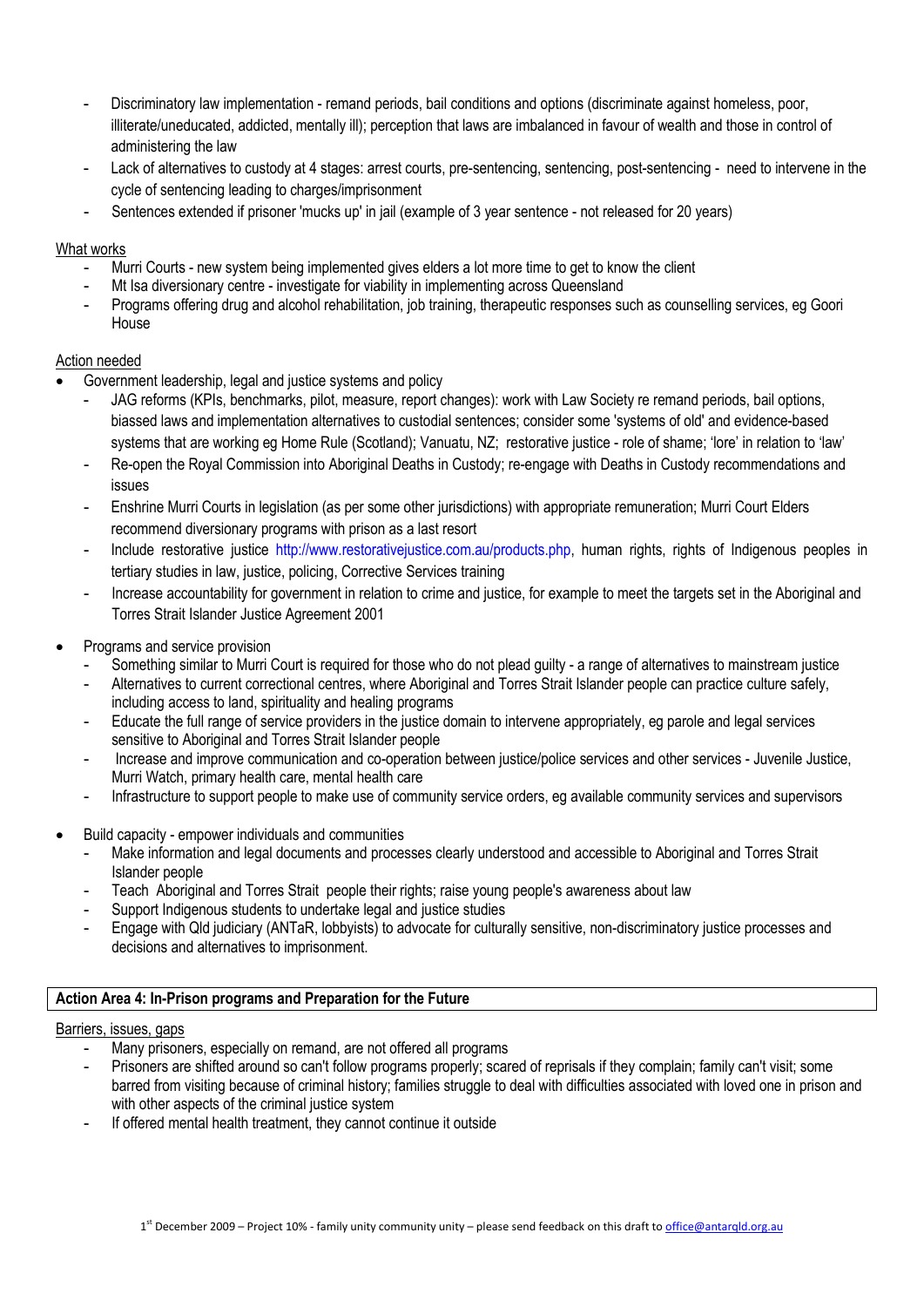- 6-12 month projects are impossible to run. It can take at least 6 months to gain the trust of people in prison they have been let down multiple times before. You need to be extremely careful in how you present a programme or it will be taken the wrong way.
- Commonwealth Government is starting to fund 5-7 year programs but Murri and Torres Strait Islander organisations often have to compete for this money against very large organisations some of which are not particularly accessible to Aboriginal and Torres Strait Islander people.
- There are now fewer half-way houses on the basis that more is meant to be occurring in prisons. Note: corrective services are working on improving cultural appropriateness of programs

#### What works

- M.V. Hope F. Inc branching into Qld to set up a wholistic Women's Release program. Prevent reoffending and address Generational issues. Wants to set up healing centres which provided accommodation, case management and meaningful occupations (e.g. gardening)
- Elders program operating in Rockhampton for 6 years- successful outcomes with adults, less with young people (Magistrate held afternoon tea to congratulate people not reincarcerated)
- The Indigenous Unit at Arthur Gorrie appeared to work really well, and there were plans to increase staff at one point; however, it seems to be much smaller or closed down. Arthur Gorrie and Borrallon Centres are both privatised; part of their contracts is to deliver a certain range of programs.

#### Action needed

- Government leadership, legal and justice systems and policy
	- Research successful programs, factors involved in crime, patterns of coping and resilience, and cultural sensitivity, both to understand these issues and develop a strong evidence base for advocacy in program design and delivery and accountability of government in meeting their policy commitments and targets
	- Allocate NEW money for 3 year+ projects
	- Developing a correctional centre workforce that is increasingly more culturally sensitive is an imperative. This includes and is beyond regular cultural awareness training for staff. An increased number of Aboriginal and Torres Strait Islander staff are required, to reflect the over-representation of Aboriginal and Torres Strait Islanders in the criminal justice system. Effective recruitment strategies are vital to achieve this, as well as strategies to develop and retain staff who are employed.
- Programs and service provision
	- Strengthen culturally sensitive programs in prisons that meet some of the social and emotional wellbeing needs of Aboriginal and Torres Strait Islander people, including work-related training (matched to abilities and future opportunities), literacy and numeracy, cultural connection, resilience development and mental health care. Spirituality program for inmates—build on spirituality links incarcerated Indigenous people already have, and provide space for them to develop this - may help reduce recidivism; NB Gender-specific programs needed, run by Elders
	- Map programs funded who, what they do, how much funding, for how long, funding source. What criteria are used to decide funding? How many A &TSI people involved? Survey re gaps.
	- Restore successful but de-funded programs, eg pilot program for men's group then funding dies; but if men are in prison, funding continues
	- Suggestion of a prison/farm for Aboriginal and Torres Strait men only with a focus on personal development to break the cycle of violence and recidivism
- Build capacity empower individuals and communities
	- More Elders to visit juveniles and adult prisons should be able to visit if endorsed by the community
	- Enhanced programs in parallel with improving the broader context of social inequality experienced by A&TSI people, which is related to high rates of crime and re-incarceration
	- Follow up outcomes from Bud-ja Djan forum (men from Wujul Wujil, Arukun, Weipa and other communities) re partnerships with Corrective Services and Juvenile Justice for effective interventions that best support individuals, family and community

#### **Action Area 5: Post release**

#### Barriers, issues, gaps

- Community opposition to developing rehab, residential or other services for marginalised populations
- Ongoing stigmatisation of people released from prison
- Problems with housing people in hostels regardless of their background for 3-6 months. Sometimes Probation officers want them to stay longer but against Hostel regulations